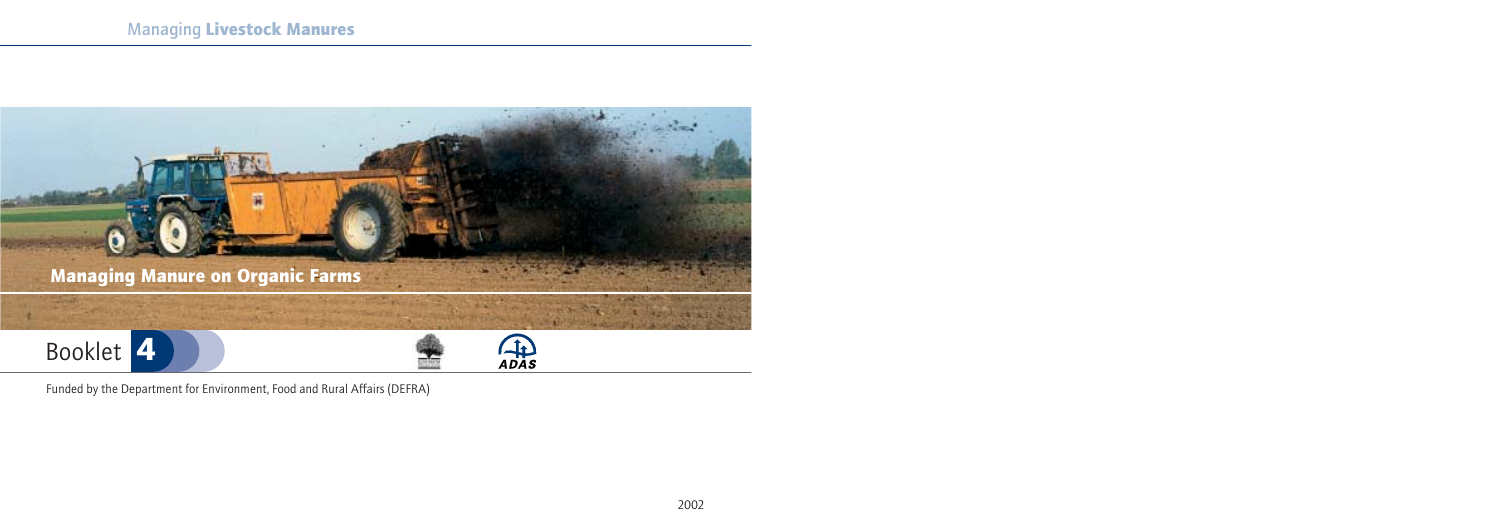### Summary: effective manure management entails:

1 Valuing all manure nutrients.

- 2 Taking steps to reduce losses of nutrients from animal housing and during manure storage, e.g.
- collect dirty water
- ensure adequate straw is used for bedding
- cover manure heaps.
- 3 Knowing the nutrient content of your manures:
- use published standard values for general planning
- consider periodic analysis of manures.
- 4 Calculating a nutrient balance to compare manure nutrient supply with crop removals.
- 5 Applying evenly and at known application rates.
- 6 Adopting methods to reduce nitrate leaching and ammonia volatilisation, e.g.
- wherever practical, avoid late summer or early autumn manure applications
- wherever practical, incorporate the manure rapidly into the soil surface.

### Section Page Page

- The nutrient value of manures Nutrient supply to soils and crops 7 Management practices – using  $9$ the nutrients Nutrient planning 13 Other materials for on-farm use 14 Manure – all animal manures, no matter how treated (FYM, slurries and composted manures) Solid manure – FYM and poultry manures that have not received active composting **Slurry** – a mixture of faeces, urine and water, with no significant quantities of bedding (<10% dry matter)
- Regulations affecting manure 15 management on organic holdings
- Nutrient losses a waste  $16$ of a valuable resource and environmentally damaging
- Other issues 17 Appendix I – Addresses of Certifying Bodies 18 Appendix II – Further reading 19
- Appendix III Conversion factors 20
- Appendix IV Nitrogen Production 21
- 
- 

## What is this booklet about? Contents

Livestock manures are a valuable source of nutrients in many organic rotations. Making best use of these nutrients:

- contributes towards economic sustainability
- minimises pollution of the wider environment.

This booklet draws on scientific research undertaken in the last 10 years, much of it in the UK, and most of it funded by DEFRA (formerly MAFF).

#### This booklet:

- Composted manure manures that have been actively composted to produce a dark, friable, stabilised, high dry matter final product
- N=nitrogen, P=phosphorus, K=potassium. P and K nutrient values are normally expressed as their oxides: phosphate,  $P_2O_5$  or potash, K<sub>2</sub>O (Appendix III has conversion factors)
- Important forms of N include: ammonia (NH $_3$ ), a gas; ammonium (NH $_4^*$ ), the ionic form found in soil, but rapidly converted to nitrate ( $NO<sub>3</sub>$ ); nitrous oxide ( $N<sub>2</sub>O$ ), a gas.
- provides information on typical nutrient contents of livestock manures – from organic and 'conventional' sources
- describes the availability of manure nutrients to the growing crop
- outlines best management practices to optimise manure nutrient supply
- discusses environmental protection and other manurerelated issues.



Although guidance in this booklet is considered best practice, if considering any significant change in manure management, always consult your Sector Body.

#### Convention used in the booklet:

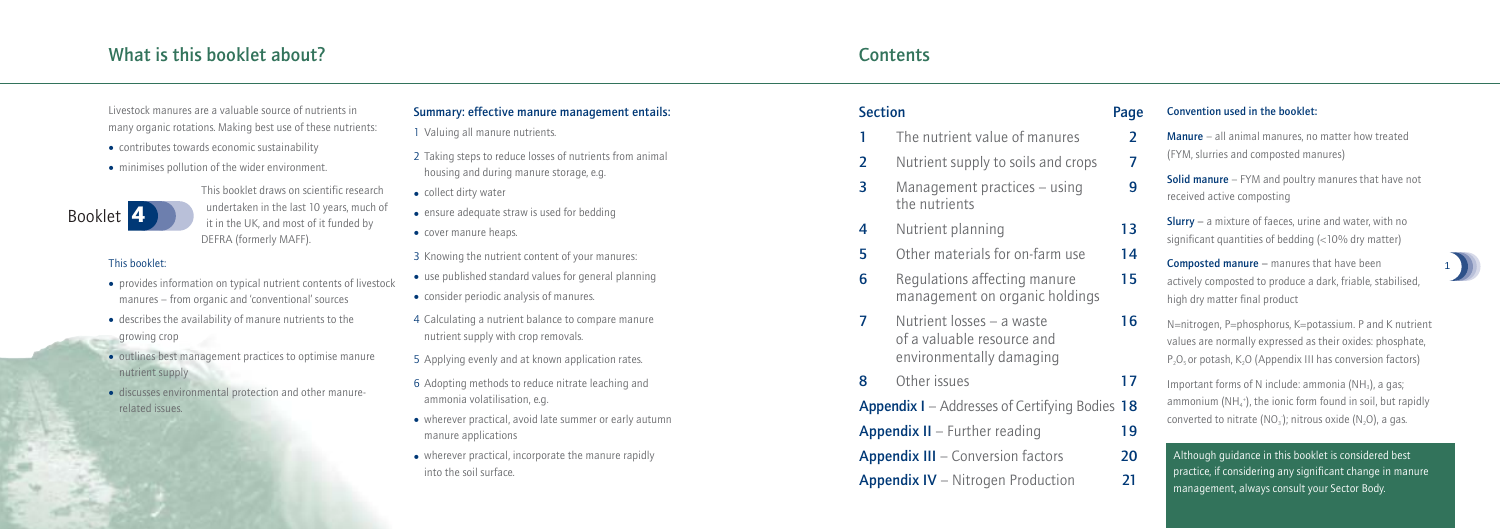2

#### Factors affecting composition

Animal manures are an important source of organic matter and plant nutrients. Knowledge of manure composition is an important part of good management, either when importing manure onto the farm or transferring nutrients around the farm. Many factors affect the nutrient content of animal manure:

- the livestock diet affects the amount of nutrients excreted
- $\bullet$  feed quality influences the partitioning of excreted nutrients between faeces and urine
- bedding material type and quantity
- losses during livestock housing

• manure storage – both length and management.

Animal manures can therefore vary greatly in composition. It is important to know the nutrient content of manure before land application.

You should measure or estimate manure nutrients, not rely on 'experience' or guess work. You can:

• Refer to 'standard values' – these are useful for general planning purposes. These are based on the analysis of large numbers of samples. Values for conventional manure are given in Table 1. Values for manure produced on organic systems are given in Table 2, though the latter are based on much less information.

## The nutrient value of manures Table 1 Typical total nutrient content of livestock manures, from conventional systems (fresh weight basis)

• Sample manures for analysis – as the nutrient content of manures can depend on the individual circumstances of production, it is good practice to periodically sample manure. Careful sampling and analysis can establish typical nutrient values on a farm.

#### Manure sampling

1) Values of N and  $K<sub>2</sub>O$  will be lower for FYM stored for long periods in the open 2) Values for typical diluted slurries, pro rata adjustment for nutrient content can be made based on slurry DM

 $ND = no data: composting can reduce the N content of manures$  Source: DEFRA RB 209

Sampling must be carried out carefully so that the sample is a true 'average' of the whole store. Particular care must be taken when sampling slurry stores due to the risk from lethal gases and the need to obtain a safe access point in order to take the samples.

Further guidance on sampling can be found in *Managing Livestock Manures*: Booklet 3, *Spreading systems for slurries and solid manures*, (Appendix II).

Laboratory analysis should include: dry matter (DM), total N, P, K, S, Mg and ammonium-N. For well-composted FYM, nitrate-N should also be measured and for poultry manures, uric-acid N.

|                                       | Dry matter<br>(%) | Nitrogen<br>(N) | Phosphate<br>$(P_2O_5)$ | Potash<br>(K <sub>2</sub> O) | <b>Sulphur</b><br>(SO <sub>3</sub> ) | <b>Magnesium</b><br>(MgO) |  |
|---------------------------------------|-------------------|-----------------|-------------------------|------------------------------|--------------------------------------|---------------------------|--|
| <b>Solid manures</b>                  |                   |                 |                         | kg/t                         |                                      |                           |  |
| Cattle farmyard manure <sup>(1)</sup> | 25                | 6.0             | 3.5                     | 8.0                          | 1.8                                  | 0.7                       |  |
| Pig farmyard manure <sup>(1)</sup>    | 25                | 7.0             | 7.0                     | 5.0                          | 1.8                                  | 0.7                       |  |
| Sheep farmyard manure                 | 25                | 6.0             | 2.0                     | 3.0                          | <b>ND</b>                            | <b>ND</b>                 |  |
| Layer manure                          | 30                | 16              | 13                      | 9.0                          | 3.8                                  | 2.2                       |  |
| Poultry litter                        | 60                | 30              | 25                      | 18                           | 8.3                                  | 4.2                       |  |
| Duck manure                           | 25                | 6.5             | 5.5                     | 7.5                          | 2.7                                  | 1.2                       |  |
| Slurries/liquids                      |                   |                 |                         | kg/m <sup>3</sup>            |                                      |                           |  |
| Dairy <sup>(2)</sup>                  | 6.0               | 3.0             | 1.2                     | 3.5                          | 0.8                                  | 0.7                       |  |
| Beef $(2)$                            | 6.0               | 2.3             | 1.2                     | 2.7                          | 0.8                                  | 0.7                       |  |
| Pig $^{(2)}$                          | 4.0               | 4.0             | 2.0                     | 2.5                          | 0.7                                  | 0.4                       |  |
| Dirty water                           | < 1.0             | 0.3             | Trace                   | 0.3                          | <b>ND</b>                            | <b>ND</b>                 |  |

#### Notes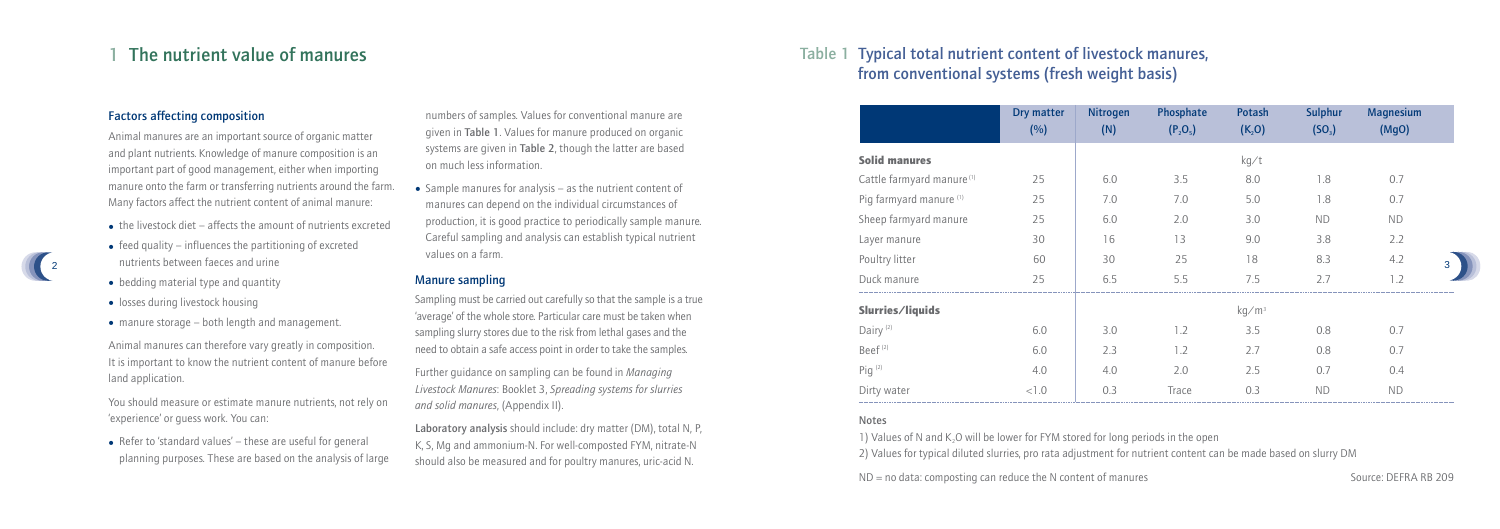For slurries, laboratory results can be supplemented by on-farm 'rapid' N meter measurements of ammonium-N. A slurry hydrometer can also be used to estimate DM, total N and P contents.

Table 2 indicates that cattle slurry from an organic holding, on average, has a slightly lower nutrient concentration than conventionally produced slurry. On average, there is little difference in FYM from the different systems. However, many factors affect manure nutrient contents on individual holdings. Two key issues to establish are the dry matter content of slurry and the length of storage for solid manures.

Solid manures lose carbon (as  $CO<sub>2</sub>$  and methane) during storage, which can lead to a higher concentration of nutrients over time. Losses will be more rapid if the manure is actively composted. However, concentration may not occur if nutrients are also lost during storage/composting. Figure 2 shows changes based on manure samples collected from organic farms in England.

The more dilute the slurry, the lower its nutrient concentration (e.g. Figure 1). Dry matter is not as good a guide for  $K_2O$ concentration because this is excreted mainly in urine.

There is little information on the nutrient content of manures from organic poultry production. What there is, suggests there

# nutrient content of cattle slurry







## Table 2 Typical total nutrient content of livestock manures, organic systems (fresh weight basis)

## Table 3 Speed of manure incorporation required by ploughing to conserve readily available nitrogen

|                                       | Dry matter<br>(%) | <b>Nitrogen</b><br>(N) | Phosphate<br>$(P_2O_5)$ | Potash<br>(K <sub>2</sub> O) | Sulphur<br>(SO <sub>3</sub> ) | <b>Magnesium</b><br>(MgO) |  |
|---------------------------------------|-------------------|------------------------|-------------------------|------------------------------|-------------------------------|---------------------------|--|
| Solid manures                         |                   |                        |                         | kg/t                         |                               |                           |  |
| Cattle farmyard manure <sup>(1)</sup> | 25                | 5.9                    | 3.1                     | $6.6*$                       | 2.3                           | 1.6                       |  |
| Pig farmyard manure (1)               | 25                | 6.5                    | 6.1                     | $6.5*$                       | <b>ND</b>                     | 1.7                       |  |
| Slurries/liquids                      |                   |                        |                         | kg/m <sup>3</sup>            |                               |                           |  |
| Cattle <sup>(2)</sup>                 | 6.0               | 2.0                    | 0.8                     | 2.3                          | 0.6                           | 0.4                       |  |

Notes

2) Values for typical diluted slurries, pro-rata adjustment for nutrient content can be made based on slurry dry DM

 $*$  Based on English data, European data suggest a K<sub>2</sub>O content of 8 kg/t

 $ND = no$  data: composting can reduce the N content of manures

| Manure type | <b>Conservation target for available N</b> |          |  |
|-------------|--------------------------------------------|----------|--|
|             | $90\%$                                     | 50%      |  |
| Slurry      | Immediate                                  | 6 hours  |  |
| <b>FYM</b>  | 1 hour                                     | 24 hours |  |
| Poultry     | 6 hours                                    | 48 hours |  |

4

1) Values of N and K<sub>2</sub>O will be lower for FYM stored for long periods in the open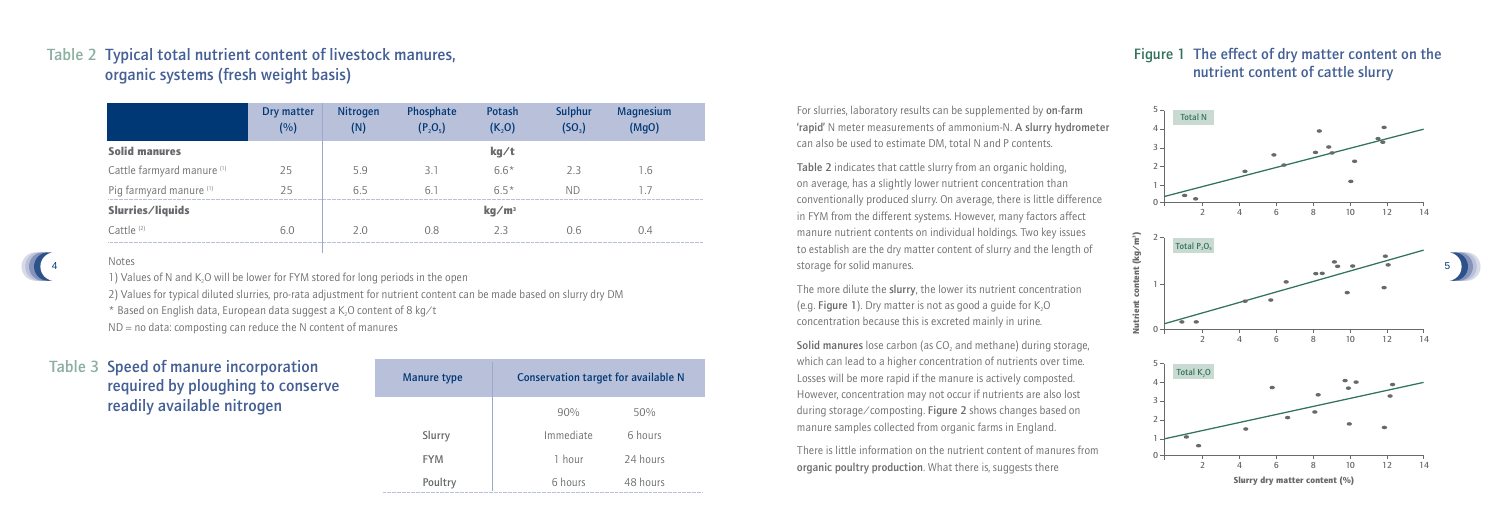may be little difference to conventionally produced poultry, but it would be advisable to confirm this with analysis. The largest difference may be in the dry matter content of the manure – if it is lower than the standards quoted in Table 1, then the nutrient content will be proportionally lower when expressed on a fresh weight basis.

6

## Figure 2 The effect of FYM age on nutrient content, based on a survey of organic holdings in England







#### Soil biological activity and soil conditioning benefits

The soil environment is the habitat of a diverse array of bacteria, fungi, protozoa and invertebrate animals (including earthworms), which contribute to the maintenance and productivity of soil-crop systems. These organisms are responsible for the cycling of nutrients through the soil. The majority of this cycling is undertaken by the soil microbial biomass (bacteria and fungi). Organic matter additions, as manure or compost, are a source of energy (carbon) for the soil organisms, helping to sustain their populations and their activity.

The organic matter added in solid livestock manures and composts also acts as a soil conditioner and improves soil structure, partly because of improved biological activity and partly because of its interaction with soil minerals.

Improvements in biological activity and soil condition are most likely to be achieved in soils receiving regular applications of solid animal manure or compost.

### Nitrogen availability

Analysis of manure for the total nutrient content does not necessarily indicate the amounts of nutrients that may be available during the subsequent growing season. In organic systems, a better understanding of manure nitrogen availability will help develop an environmentally sound and sustainable system.

## 2 Nutrient supply to soils and crops

## Figure 3 Transformations of manure N after land application

Organic

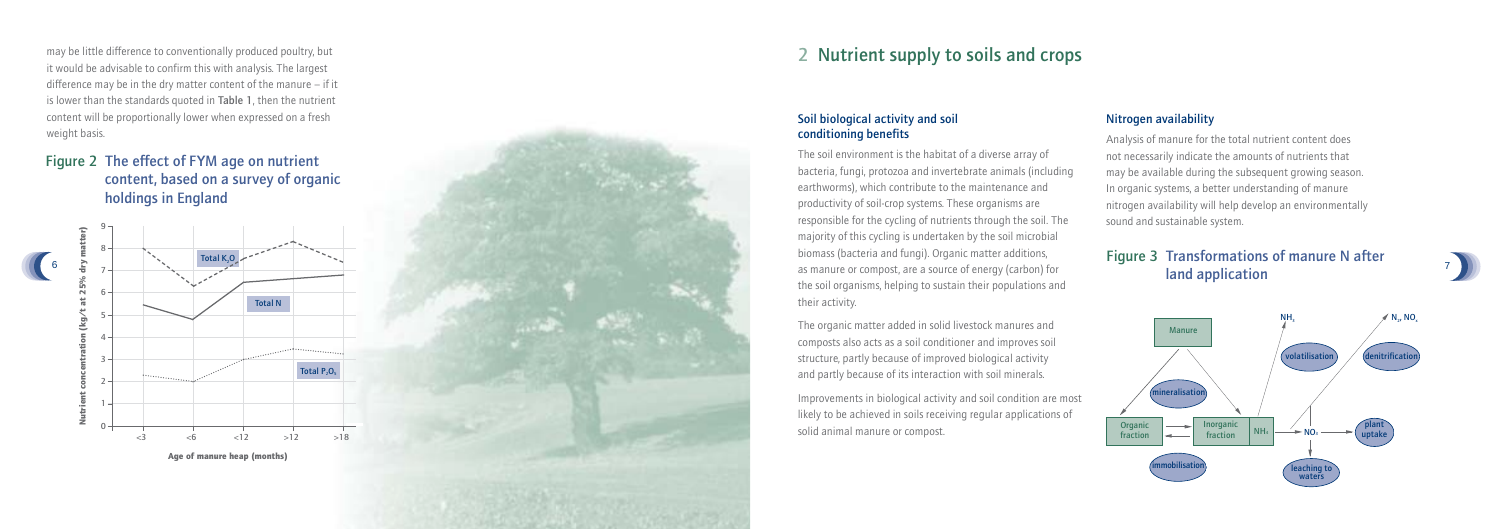8

- 
- duration of storage application timing
- method of application soil type.

The total N content reflects two N pools within the manure (Figure 3):

- 'readily available' (primarily the ammonium-N content and, for composted manures, the nitrate-N content plus, for poultry manures, uric acid-N)
- 'slowly available' (organic N), relying on breakdown and recycling by soil biological activity.

Slurries and poultry manures have a large readily available N content (40–60% of the total N), compared with FYM (10–25% of total N). The rest of the total N contained in manures is organic-N, which will be released (mineralised) slowly (months to years) following manure application. Composted manures tend to have lower available N contents compared with the fresh, source manure.

Readily available nitrogen allows a rapid crop response, whereas the organically bound N is a 'slow release' form. The availability to the growing crop will also be affected by losses via ammonia volatilisation and nitrate leaching. Thus, the amount of crop-available N is affected by many factors including:

• manure type • slurry DM content

Good manure management can increase the potential for N supply from applied manures. This may be important for organic systems where nitrogen shortage is limiting crop production.

#### Phosphate and potash

Short-term availability of P and K from animal manures is greater than from rock sources. Over a rotation, all of the P and K in manures should become available. On soils with a high reserve of P, the phosphorus from manures should not exceed that removed by crops to reduce the risk of P loss to the environment.

#### Sulphur and magnesium

Manure also provides a useful source of sulphur and magnesium, which may be deficient in some soils. For cattle slurry, 50% sulphur availability has been measured in the season following application. The remaining organically bound sulphur will become slowly available as the manure is mineralised. Magnesium inputs from manures provide maintenance of soil reserves.



All farmers should follow a Farm Waste Management Plan to help reduce the risk of pollution of water. The plan helps identify areas of land where spreading of slurry or manure should not take place, due to factors such as proximity to water, soil type, slope and drainage. No additional guidelines exist in Organic Standards, but registered holdings are required to avoid pollution from both diffuse and point sources. Following Good Farm Practice is a requirement of the Organic Farming Scheme.

Complaints of smells emitted from manure during housing, storage, treatment, transport and spreading, has become an acute public relations problem. Emissions of odour are highest during manure spreading, but odours may persist for up to 12 hours following application. Organic farms that maintain aerobic conditions (e.g. by composting) should have fewer problems than those using slurry systems.

### Using manures on grassland

Cutting grass for silage or hay can remove large amounts of phosphate and potash. Manures are an effective way of replacing these removals – apply solid manures in autumn/winter or slurries in spring.

Most of the nutrients from grass consumed by a grazing animal

are excreted back on to the soil, so that the net removal from the field is small. In addition, using manures on grazed swards can lead to problems (disease risk, reduced intake, nutrient imbalances), and is best avoided.

Large applications of N will reduce the clover content of grass/clover swards.

#### Using manures on arable crops

Arable crops will benefit from manure applications. Solid manures could be applied before cultivating the soil – either in the autumn before winter cereals, or in the spring before spring cereals or potatoes, sugar beet etc. Rapid incorporation after application decreases losses of nitrogen as ammonia.

Slurry and poultry manure applications will ensure best use of the nitrogen if they are made in spring before spring crops (again, incorporating rapidly). It is also possible to top-dress growing cereal crops with slurry in the spring.

### Application to land

To make best use of the nutrients in manure, in particular N, it should be applied when potential crop uptake is at its maximum and risk of losses are at their lowest.

## 3 Good manure management practices – minimising pollution and using the nutrients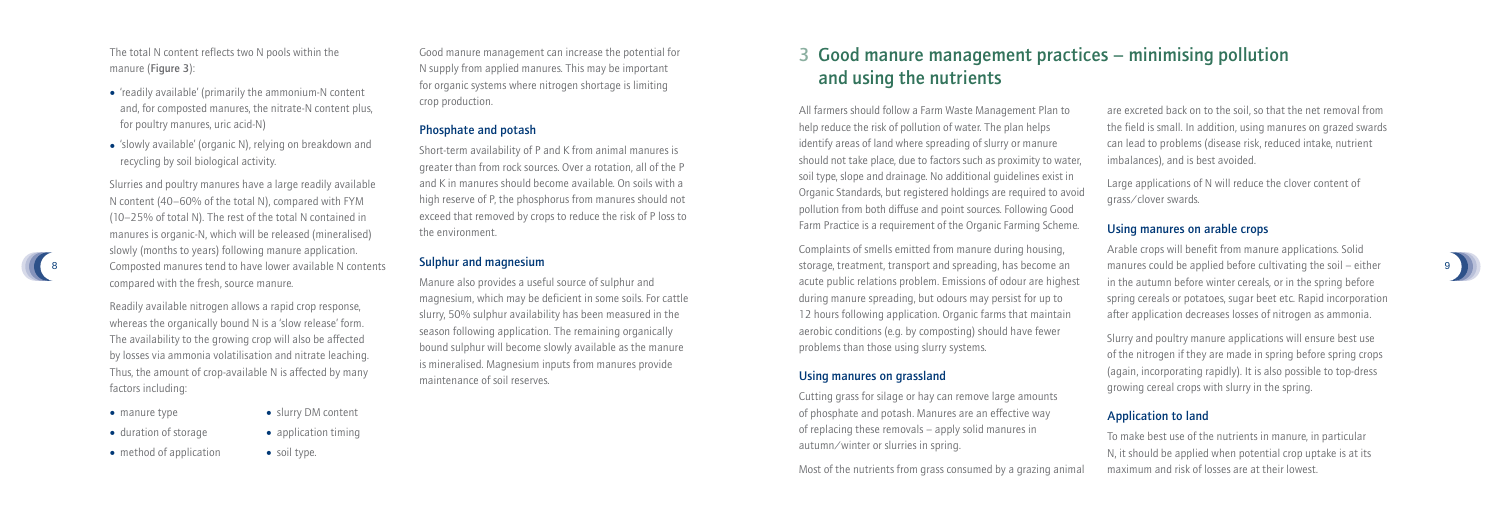Ammonia losses, which are also associated with odour nuisance, can be greatly reduced by incorporating all manures as soon as possible into soil (see Table 3) whereas for slurry application to grass, the use of injectors, trailing shoe spreaders and band spreaders should be considered.

The dry matter (DM) content of surface-applied slurry affects ammonia losses – 20% more N is lost from a slurry with a DM of 6% compared to a 2% DM slurry. The lower losses are the result of more rapid infiltration into the soil.

Livestock manures are frequently the greatest source of avoidable nitrate leaching. Where possible, avoid applications during the autumn or early winter period. Delaying applications (in particular those with a high proportion of readily available N) until late winter or spring will increase N utilisation by the crop. Figure 4 shows the potential nitrate leaching risk associated with manures applied at different times over the autumn/winter period.

Slurry/poultry manure Farmyard manure

Reducing losses of nutrients from manures is a challenge, made more difficult by the interactions between loss pathways and, often, conflicts in best management practices to meet different environmental objectives. There is no simple, single answer. Best manure management to optimise nutrient supply to the soil will generally have the added benefit of reducing environmental impact.

10

## Figure 4 Nitrate leaching in winter and spring following manure application



**Date of application**



In certain areas, there are restrictions regarding manure application timing and rates. In Nitrate Vulnerable Zones (NVZs), slurries and poultry manures must not be applied to sandy or shallow soils between 1 August – 1 November (arable fields) or 1 September – 1 November (grassland fields). All farmers affected by NVZ conditions will have been notified by the Environment Agency. Other schemes may have different restrictions. Check with Sector Bodies for any specific conditions.

#### Application rate

Standards laid down by the Sector Bodies will govern maximum application rates of manure. They will not be greater than the maximum annual N loading (averaged over all the agricultural land on a farm) of 170 kg/ha set by the EU Regulation. However, other schemes may have more stringent restrictions: for example, the Soil Association limits the application of manure N on unimproved meadows to 75 kg N/ha/yr.

It is important that slurry or manure is spread as accurately and as evenly as possible. See DEFRA *Managing Livestock Manures:* Booklet 3, (Appendix II) for further information on spreading systems for slurries and solid manures.

#### Solid manure composting

- Composting is actively encouraged on organic farms because it:
- reduces substrate mass
- improves friability and handling characteristics
- destroys weed seeds and potentially harmful pathogens by generating high (60–70ºC) temperatures during the process
- provides phyto-sanitary effects on incorporation into the soil
- reduces odour and ammonia emissions during land spreading
- 
- 
- 
- 
- incorporates inorganic N into the organic fraction, thus protecting from immediate loss after application
- 
- concentrates plant nutrients, enabling application rates to be lower and the risk of crop smothering to be reduced.
- 

Different degrees of 'composting' are achieved on-farm during manure storage, ranging from actively managed frequently turned piles, through to simple stockpiles. The degree of composting will impact on nutrient and water losses during storage, and the composition of the end product.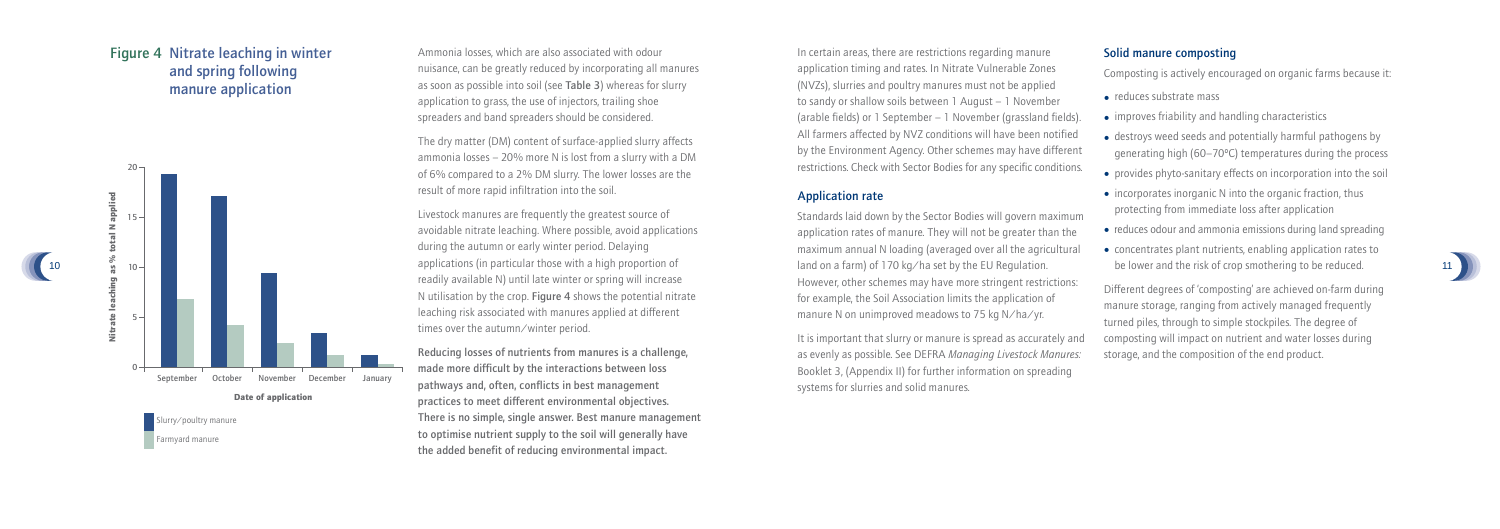12

For effective composting, the manure must remain aerobic throughout. This is normally achieved by regular turning or mechanical aeration. As a result of microbial activity, substantial rises in temperatures occur. Temperatures in excess of 60˚C destroy weed seeds, pathogens, chemical residues and antibiotics, and the composting process should aim to achieve this. Sector Bodies may have requirements for manure storage and composting.

The potential benefits of composting may be lost, and harmful environmental impacts caused by poor practice. Increased rates of ammonia volatilisation have been measured, with losses up to 70% of total N. Ammonia emission is dependent upon temperature, initial ammonium-N content, turning frequency, moisture content and the composition of the manure. Ammonia emissions can be reduced by composting manure with an initial carbon:nitrogen ratio >35:1 and by carefully balancing the frequency of turning to meet the conflicting requirements of sufficient aeration and minimum disturbance.

- a reduction in ammonium-N content (through nitrification), which results in more positive effects on soils and crops
- removal of pathogens with temperatures between 50 and 60˚C
- an improvement in slurry homogeneity
- a reduction in offensive odours and methane emission during storage and land application.

Typically, the final composted product has 85–95% of the total N in organic forms, 5–15% as ammonium-N and 1–5% as nitrate-N.

#### Slurry aeration

The aim of on-farm aerobic treatment of slurry is to produce a better product for spreading. Slurry aeration is frequently

recommended for use in organic systems, but it may be difficult to achieve cost-effectively. Adequate aeration involves dissolving sufficient oxygen in the slurry to convert the anaerobic microbial activity to aerobic (much as composting does for solid manures). The expected benefits are:

However, incorrect operation of aeration can lead to increased losses of N (and odours). Some of the potential drawbacks are:

- removal of the surface crust, thereby increasing the risk of ammonia emission
- movement of ammonium-N to the surface, increasing the potential emission of ammonia
- encouragement of nitrous oxide emission through intermittent aerobic and anaerobic conditions.

Although aeration may theoretically be the best approach to slurry management, it is expensive and the potential problems are high.



Maintaining soil fertility depends on the balance between nutrient inputs (from all sources) and removals in crops and as losses. In many organic systems, manures are valued for their phosphate, potash and organic matter contents, but the nitrogen component should not be forgotten – especially where it is the limiting nutrient on the farm.

#### Planning at the farm level

- Estimate the nutrients in manures produced on-farm (and in any imported manures) or permitted fertilisers.
- Use standard figures, animal types and numbers to calculate nutrient production on the farm (e.g. Appendix IV). Where possible use actual estimates based on store size and analysis of manures – reliable estimates may require measurements over a couple of years.
- Calculate imported nutrients from manure nutrient content (Tables 1 or 2) and weight/volume imported.
- Use these data to plan where the manures would best be used in the rotation, in terms of their nutrient supply.
- Divide total manure N (in kg) by 170 (the application limit in the EU Livestock Directive) to check that your organic unit is large enough to accept the manure.

- 
- 
- 

#### Planning at the field level

• Know the weight or volume of the manure to be applied.

• Know the nutrients applied to a field by using standard values for nutrient content (Tables 1 or 2) or analysing the manure and multiplying by the weight to be applied.

• Decide on the best application time, depending on the type of manure and the crop to be grown.

• Wherever practical, try to minimise losses of ammonia and nitrate, thus conserving nitrogen for use by the crop.

### The use of farm balances

Organic systems aim to ensure that soil fertility is at least maintained, without damage to the wider environment. The farm nutrient balance is an important tool to check this. There are several calculation methods, either at the farm or field level. All calculate nutrient inputs (feed, fertilisers, atmospheric deposition, N fixed by legumes, etc.) and outputs (crop and animal produce, nutrient losses etc.). Balances are useful to test if a farming system is viable; a large negative value (removal of nutrients far in excess of inputs) would suggest only short-term sustainability. A small positive value in the balance of N, P and K is probably the ideal.

Ask your Sector Body or consultant for more information about how to calculate nutrient balances.

## 4 Nutrient planning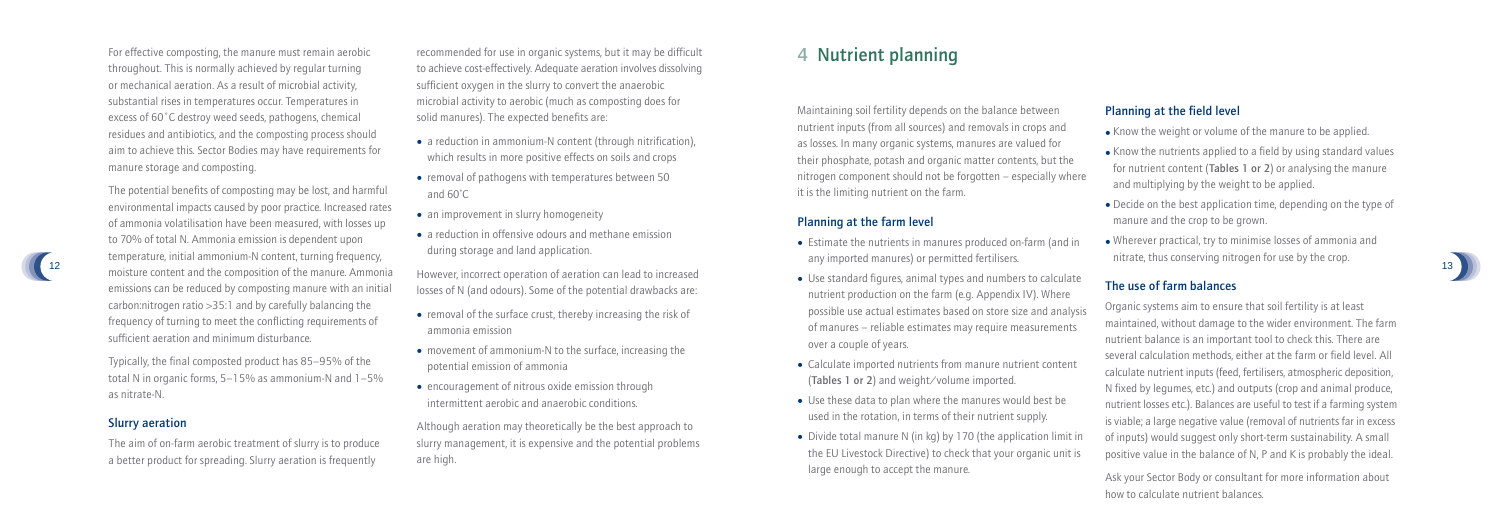At the time of writing, the import of animal manures from conventional farms is still permitted, provided that these are not highly intensive production units, and that there is adequate land on which to spread the manures. Certifying Bodies require some pretreatment of these manures (e.g. composting or longterm stockpiling), so check the precise requirements.

A number of alternatives to animal manures, as a source of plant nutrients and organic matter, can also be used. A number of organic materials are restricted and some prohibited.

- 14
- The permitted materials include:
- plant waste materials and by-products from organic food processing
- sawdust, shavings and bark from untreated wood
- compost activators microbial and plant extracts
- seaweed.

Materials that are restricted (approval must be obtained from the Organic Sector Body prior to use):

• plant wastes and by-products from non-organic food processing, after being properly composted for 3 months or stacked for 6 months

- mushroom composts made from non-organic animal manure, after being properly composted for 3 months or stacked for 6 months
- worm composts made from non-organic animal manure
- green waste compost, after being properly composted for at least 3 months, and concentrations in the dry matter (mg/kg) not exceeding the following: cadmium 0.7; copper 70; nickel 25; lead 45; zinc 200; mercury 0.4; chromium (VI) 0 (i.e. limit of detection).

#### Prohibited materials

• sewage sludge, sewage effluents and sludge-based composts.

Further details on materials that can or cannot be applied to land being used for organic farming should be obtained from the relevant Organic Sector Body, details of contacts in Appendix I.

## 5 Other materials for use on organic farms



#### Organic Certification

The EU Regulation for Organic Production (2092/91) and Livestock (No. 1804/1999) sets down in law that producers must meet standards of production to be classified as 'organic'. UKROFS (The United Kingdom Register of Organic Food Standards) has set production standards in the UK to meet the EU regulations and licenses five 'bodies' that operate primarily in England and Wales to carry out producer inspections and certifications. These bodies are (contact details in Appendix I):

- Demeter Symbol Scheme (Bio-dynamic Agricultural Association, BDAA)
- Soil Association Certification Ltd (SACert)
- Organic Farmers and Growers Ltd (OFG)
- Organic Food Federation (OFF)
- CMi Certification.

SOPA (Scottish Organic Producer Association), IOFGA (Irish Organic Farmers and Growers Association) and the Organic Trust operate in Scotland and Northern Ireland/Eire, respectively. The licensed bodies either adopt the UKROFS

Standards unchanged or introduce additional standards. An organic farmer must register with one of these bodies or with UKROFS. The Sector Body is then responsible for inspecting the holding and awarding their organic status if approved.

#### Organic Livestock Standards

EU Organic Livestock Regulation (No. 1804/1999) came into force in 2000. There is a maximum annual loading of 170 kg N/ha from animal manure (including that from the grazing animal). This limit is an annual average over the whole organic unit. Certifying bodies may also have restrictions on timing of applications, as well as other manure management aspects.

Although guidance in this booklet is considered best practice, if considering any significant change in manure management, always consult your Sector Body.

## 6 Regulations affecting manure management on organic holdings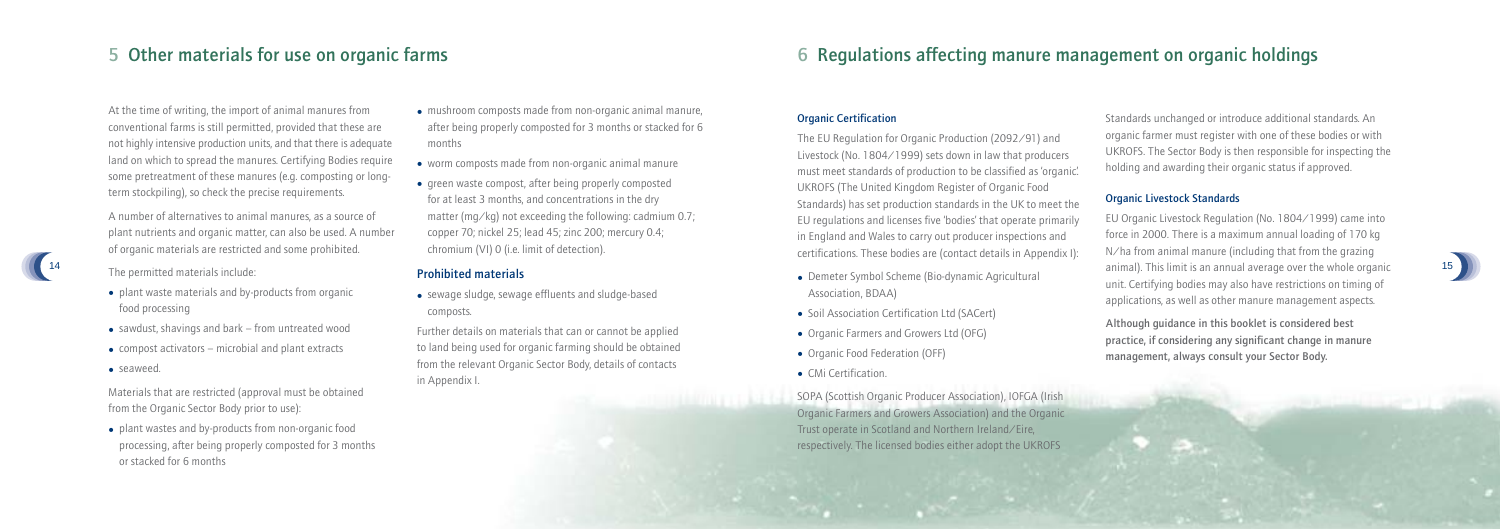### **Pathogens**

Animal manures (including slurries) are valuable sources of nutrients in organic farming systems. Careful management is required to reduce the potential risk of pollution to the environment:

- 'Point source' pollution of water courses can occur as a result of a burst or overflowing slurry store and yard or field runoff during heavy rainfall events. Such incidents can have catastrophic effects on fish and other aquatic life, because of the direct effect of dissolved ammonia (from the manure), or by depletion of oxygen levels in the water as the added organic matter is broken down.
- 'Diffuse' pollution is the pollution that can arise when nutrients are lost from fields, is not easily seen and can affect water and air over a large area.

• Nitrate  $(NO_3)$  affects water quality. It can contribute to eutrophication of surface waters (e.g. development of algal blooms) and can exceed legal limits in drinking water. Losses from agriculture are a major source of nitrate in some ground and surface waters, especially in eastern and central England.

#### Nutrients of concern

- Ammonia (NH<sub>3</sub>) loss as gas (volatilisation) can cause a number of environmental problems. NH<sub>3</sub> can be redeposited either locally or transported long distances. This aerial deposition can disturb the balance in natural ecosystems by adding nitrogen. It also causes the acidification of soils and water bodies and so contributes to acid rain. Livestock production is the most important source of ammonia emission in Northern Europe.
- Nitrous oxide  $(N,0)$  is a greenhouse gas, i.e. contributing to global warming. It is also implicated in the destruction of ozone through reactions with chlorinated carbon compounds.
- Phosphorus enrichment is the main factor contributing to algal blooms in freshwater systems. These can be damaging to aquatic life, unsightly and in some cases poisonous to humans and animals. Agriculture contributes significant phosphorus loads to surface waters, due to run-off and leaching.

## Figure 5 The main losses of nutrients 8 Other issues around the farm



Potassium is an important plant nutrient; small losses do occur by leaching but have not been associated with a risk to the environment.

## 7 Nutrient losses – a waste of a valuable resource and environmentally damaging



Losses occur through all stages of manure management (Figure 5).

Ammonia is lost to the atmosphere at all stages. Release to the atmosphere can be rapid. Nitrate is produced in soil after land application. It is highly mobile and can be washed out with drainage water. Losses of dissolved N (and other nutrients) from housing, manure storage or handling only occur if run-off is not collected. Nitrous oxide is derived from the microbial breakdown of nitrate and this emission is encouraged by the presence of manure. Phosphorus is normally held firmly in soil, but excessive applications can result in P leaching. Losses also occur by soil erosion and from surface run-off of freshly applied manure. These are the major routes for phosphorus loss.

Concerns have been raised recently about the risk of potential transmission of human pathogens from manures, via the soilplant route of e.g. E. Coli O157, Salmonella, Campylobacter and Cryptosporidium. An active research programme is currently investigating the risk. The risk will depend on the amount and type of pathogens excreted, and their viability during storage of the manure. Composting manure is likely to kill a large proportion of pathogens. Long-term storage, as opposed to composting, will also reduce pathogen numbers over time.

A sensible practical measure is to avoid applications, particularly of fresh manure, immediately before or to crops that are likely to be eaten raw (e.g. salad crops). Sector Bodies and the Food Standards Agency are currently considering more detailed guidelines. If in doubt, seek advice from your Sector Body.

### Genetically modified organisms

The use of genetically modified organisms (GMOs) is prohibited in organic production standards. This has been extended in the UK so that manure, composts and other organic fertilisers containing GMOs or their derivatives are prohibited for use on organic holdings. This means that imported manures must be from stock that have only received GMO-free foodstuffs.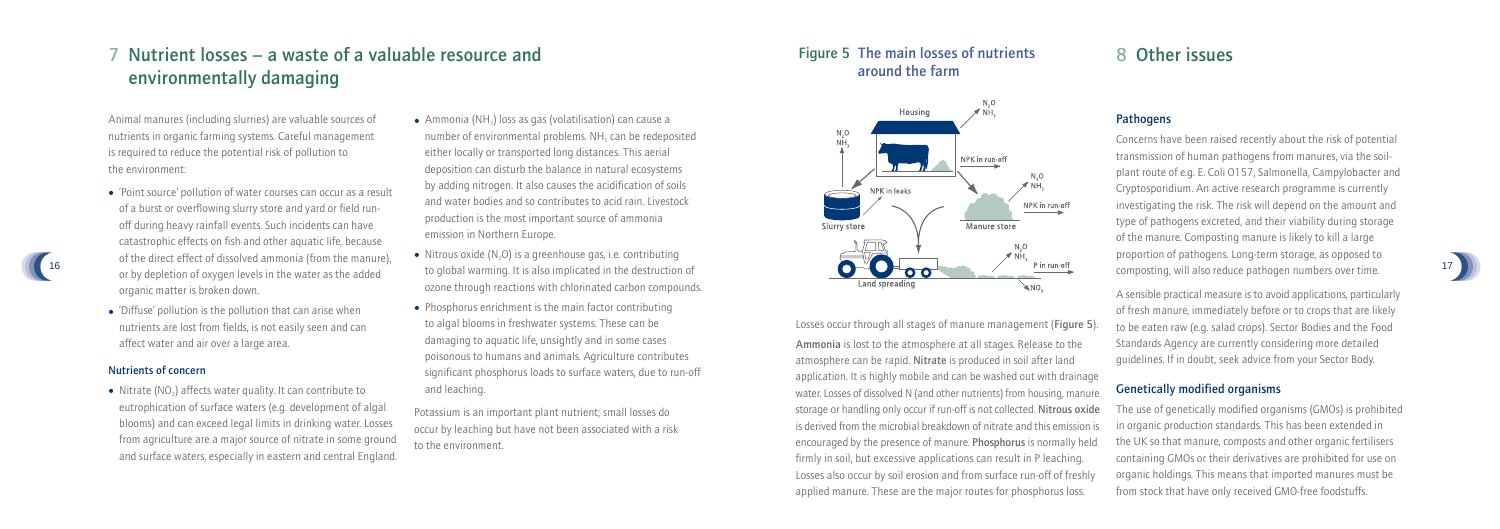

Tel: 020 7238 5633 (Contact: Alex Dasi-Sutton) Fax: 020 7238 6148 alex.dasi-sutton@defra.gsi.gov.uk

Tel: 01453 759501 Fax: 01453 759501 bdaa@biodynamic.freeserve.co.uk www.anth.org.uk/biodynamic

Tel: 0131 3172500 Fax: 0131 3171872 tim.green@cmi-plc.com

Tel: 01743 248257 Fax 01743 248259 caroline@ocert.co.uk

Tel: 01743 440512 Fax: 01743 461441 info@organicfarmers.uk.com www.organicfarmers.uk.com

Tel: 01760 720444 Fax: 01760 720790 info@orgfoodfed.com www.orgfoodfed.com

Tel: 0117 9142406 Fax: 0117 9252504 prod.cert@soilassociation.org www.soilassociation.org

Biodynamic Agricultural Association, The Painswick Inn Project, Gloucester Street, Stroud, Gloucestershire, GL5 1QG

> Tel: 01492 642628 Fax: 01492 642091 ICSGB@ics-intl.com

Tel: 0131 3356606 Fax: 0131 3356607 sopa@sfqc.co.uk www.sopa.org.uk

Tel: 00 353 506 32563 Fax: 00 353 506 32063 iofga@eircom.net www.irishorganic.ie

Tel: 00 353 185 30271 Fax: 00 353 185 30271 organic@iol.ie www.organic-trust.org

Scottish Organic Producers Association, Scottish Organic Centre, 10th Avenue, Royal Highland Centre, Ingliston, Edinburgh, EH28 8NF

#### United Kingdom Register of Organic Food Standards (UKROFS),

c/o DEFRA, Nobel House, 17 Smith Square, London, SW1P 3JR

CMi Certification, Lodge Road, Long Hanborough, Oxford, OX29 8LH

Organic Certification Ltd, 106 Abbots Road, Monkmoor, Shrewsbury, SY2 5QX

Organic Farmers and Growers Ltd, The Elim Centre, Lancaster Road, Shrewsbury, Shropshire, SY1 3LE

#### Organic Food Federation,

- Managing Livestock Manures: Booklet 1 Making better use of livestock manures on arable land. (2nd Edition, 2001) (ADAS, IGER, SRI)
- Managing Livestock Manures: Booklet 2 Making better use of livestock manures on grassland. (2nd Edition, 2001) (IGER, ADAS, SRI)
- Managing Livestock Manures: Booklet 3 Spreading systems for slurries and solid manures. (2001) (SRI, ADAS, IGER)

31 Turbine Way, EcoTech Business Park, Swaffham, Norfolk, PE37 7XD

Soil Association Certification Ltd, Bristol House, 40–56 Victoria Street, Bristol, BS1 6BY

Farm Verified Organic, Meadow Vale Offices, Betws Road, Llanrwst, Conwy, LL26 0PP

Irish Organic Farmers and Growers Association, Harbour Building, Harbour Road, Kilbeggan, Co. Westmeath, Ireland

Organic Trust Ltd, Vernon House, 2 Vernon Avenue, Clontarf, Dublin 3, Ireland

## Appendix I – Organic Certifying Bodies operating in the UK



Fertiliser Recommendations for Agricultural and Horticultural Crops (DEFRA RB 209)

Comprehensive reference book on soil nutrient status and the use of organic manures. (7th edition, 2000). Available from The Stationery Office (£15) ISBN 0-11-243058-9.

### Available free from ADAS Gleadthorpe Research Centre. Tel: 01623 844331

#### Available free from DEFRA Tel: 020 7238 6262

• DEFRA/NAW – Farm Waste Management Plan: A step-bystep guide for farmers.

#### Available free from DEFRA publications. Tel: 08459 556000

• The Water Code – Code of Good Agricultural Practice for the Protection of Water – PB 0587

Information on farm waste management plans and avoiding water pollution.

• The Air Code – Code of Good Agricultural Practice for the Protection of Air – PB 0618 Information on farm waste treatment, minimising odours and ammonia losses.

• The Soil Code – Code of Agricultural Practice for the Protection of Soil – PB 0617 Information on soil fertility, erosion and contamination.

National Farm Waste Management Plan Register – a list of local consultants who can provide professional advice on waste management planning. Tel: 01884 234852

MANNER (ADAS MANure Nitrogen Evaluation Routine) is a simple, personal-computer-based decision-support system, supplied on CD-ROM or disk, with full instructions and a User Guide. It can be obtained free of charge from: ADAS Gleadthorpe Research Centre, Meden Vale, Mansfield, Nottingham, NG20 9PF Tel: 01623 844331 Fax: 01623 844472 www.adas.co.uk/manner

## Appendix II – Further reading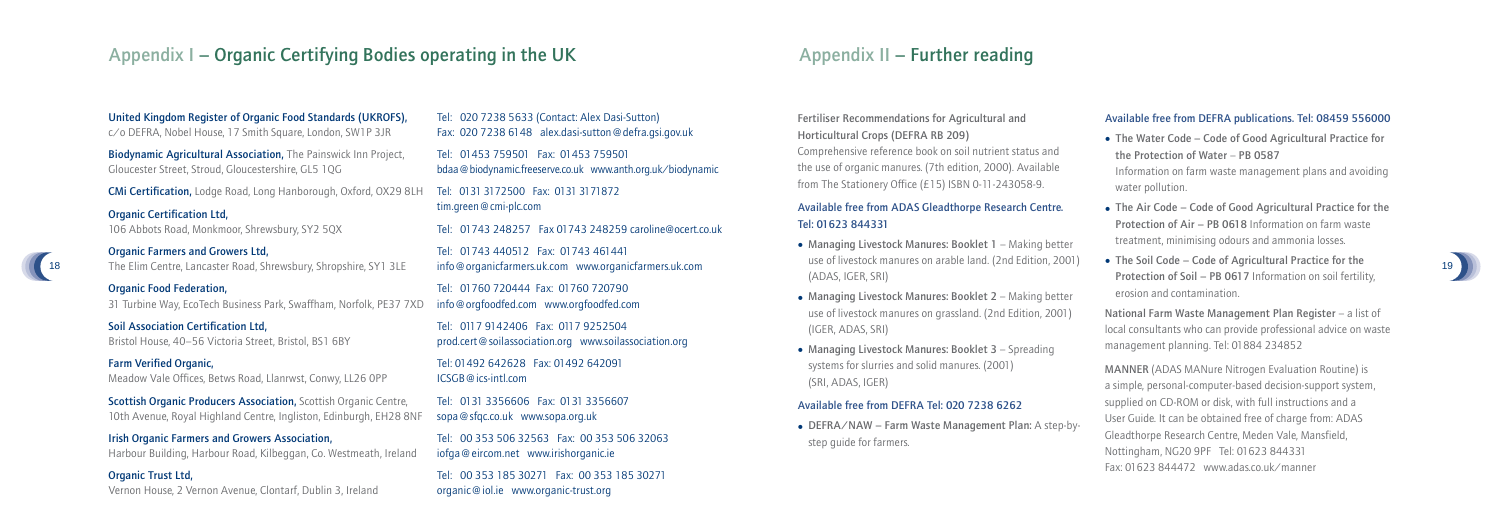#### Volumes 1 imperial gallon (gall) =  $0.0045$  cubic metre (m<sup>3</sup> ) 1 m  $1 \text{ m}^3 = 220 \text{ gall}$ 1 imperial gallon (gall) =  $4.55$  litres (I) 1 litre = 0.22 gall Length 1 foot (ft) = 0.31 metre (m) 1 m = 3.28 ft Speed 1 mile per hour (mph) = 1.61 kilometre per hour (km/h) 1 km/h =  $0.62$  mph 1 mile per hour (mph) =  $0.45$  metre per second (m/s) 1 m/s =  $2.24$  mph Application rates 1 imperial gallon per acre (gall/ac) = 0.011 cubic metres per hectare ( $m^3/ha$ ) 1 m 3 /ha = 90 gall/ac 1 ton per acre (ton/ac) = 2.50 tonne/hectare (t/ha) 1 t/ha = 0.40 ton/ac Area 1  $\text{acre}$  (ac) = 0.405 hectares (ha) 1 ha = 2.47 ac Nutrients 1 unit per acre (unit/ac) = 1.25 kilogram/hectare (kg/ha) 1 kg/ha = 0.8 units/ac 1 kg P = 2.29 kg  $P_2O$  $\frac{1}{1}$  kg P  $_{2}O_{5} = 0.44$  kg P 1 kg K = 1.20 kg K<sub>2</sub>O  $\sim$  1 kg K 1 kg K<sub>2</sub>O = 0.83 kg K 1 kg  $S = 2.50$  kg  $SO_3$  $\frac{3}{3}$  1 kg SO 1 kg  $SO_3 = 0.40$  kg S 1 kg Mg = 1.66 kg MgO 1 kg Mg + 1.66 kg Mg + 1.66 kg Mg + 1.66 kg Mg + 1.66 kg Mg + 1.66 kg Mg + 1.66 kg Mg + 1

## Appendix III – Conversion factors

 $\sqrt{20}$ 



## Appendix IV – Stocking rates to supply 170 kg total N/ha from manure on organic farms

| Cattle                                        | No./ha'        | <b>Annual N production</b><br>per animal (kg) | Pigs                                                              | No./ha' | <b>Annual N</b> production<br>per animal (kg) |
|-----------------------------------------------|----------------|-----------------------------------------------|-------------------------------------------------------------------|---------|-----------------------------------------------|
| Dairy cow (500 kg)                            | $\overline{2}$ | 85                                            | Pig (baconer 35-105 kg)                                           | 16      | 10.6                                          |
| Dairy cow (450 kg)                            | 2.2            | 77                                            | Cutter (35–85 kg)                                                 | 18      | 9.4                                           |
| Dairy heifer replacement                      |                |                                               | Grower (18-35 kg)                                                 | 28      | 6.1                                           |
| $>2$ years (500 kg)                           | 2.9            | 59                                            | Weaner (7-18 kg), piglets                                         | 60      | 2.8                                           |
| Beef cow (500 kg)                             | 2.9            | 59                                            | Sow and litter (to 7 kg)                                          | 9.0     | 18.9                                          |
| Males/grower fattener<br>$>$ 2 years (500 kg) | 2.9            | 59                                            | Poultry                                                           | No./ha' | <b>Annual N production</b><br>per animal (kg) |
| Ditto, 12-24 months (400 kg)                  | 3.8            | 45                                            | Laying hens                                                       | 260     | 0.65                                          |
| Grower fattener<br>$6 - 12$ months (180 kg)   | $\overline{7}$ | $12^{2}$                                      | Table birds (3.5 crops per year)                                  | 580     | 0.29                                          |
| Calf (0-6 months) (100 kg)                    | 12             | 7 <sup>2</sup>                                | Turkeys - male<br>$(13.5 \text{ kg}, 2.1 \text{ crops per year})$ | 120     | 1.42                                          |
| Sheep                                         | No./ha'        | <b>Annual N production</b><br>per animal (kg) | Turkeys - female<br>(6.5 kg, 2.4 crops per year)                  | 260     | 0.65                                          |
| Ewes (65 kg)                                  | 19             | 9                                             |                                                                   |         |                                               |
| Lambs $-$ kept for 6 months                   | 140            | 1.2                                           |                                                                   |         |                                               |

1 Source: UKROFS Livestock Standards. These are consistent with, but not identical to, values recognised under the Nitrate Directive. 2 Assumes 6 months' occupancy.